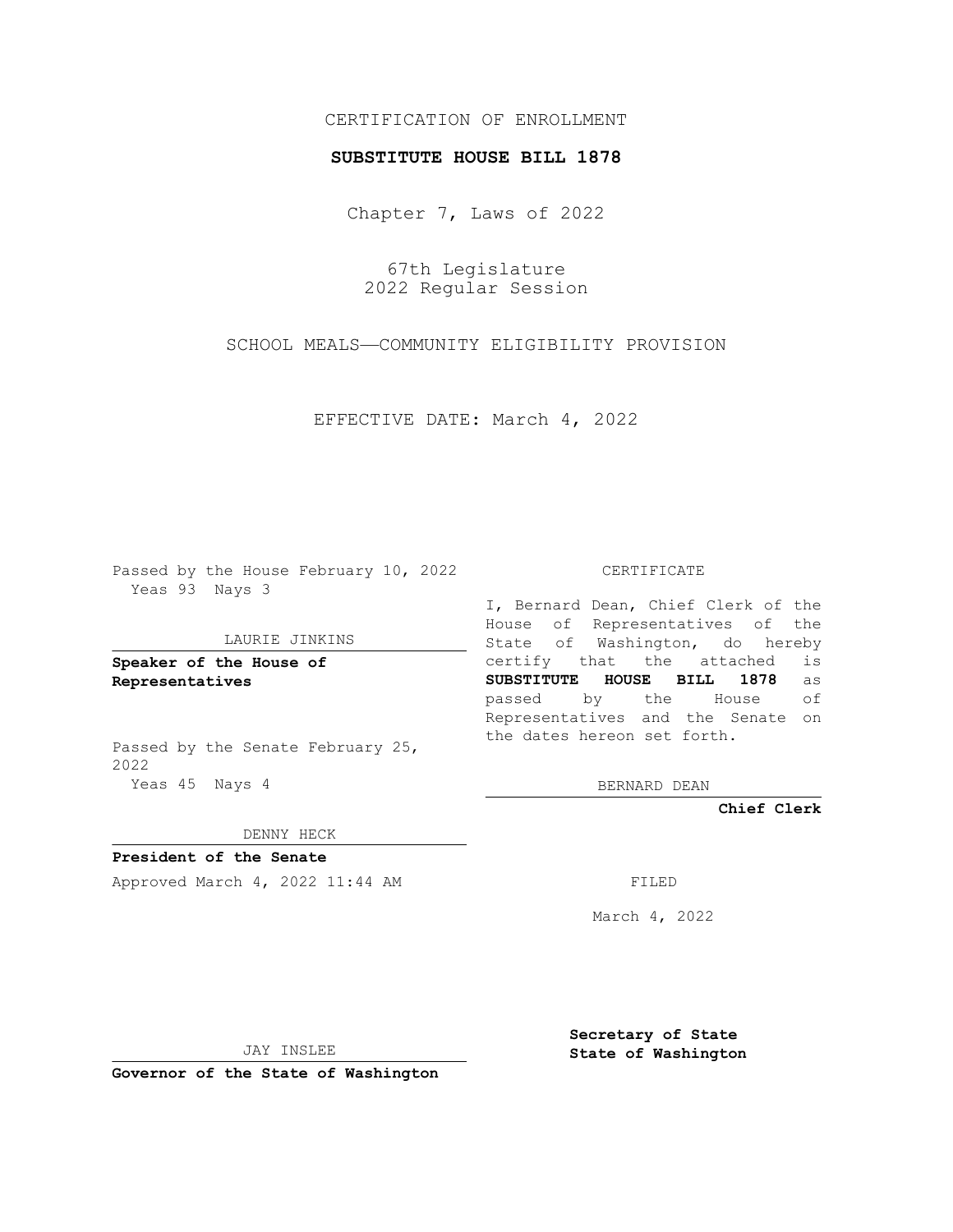## **SUBSTITUTE HOUSE BILL 1878**

Passed Legislature - 2022 Regular Session

# **State of Washington 67th Legislature 2022 Regular Session**

**By** House Appropriations (originally sponsored by Representatives Riccelli, Berg, Bergquist, Berry, Leavitt, Maycumber, Santos, Stonier, Wicks, Peterson, Shewmake, Taylor, Gregerson, Ormsby, Lekanoff, Fitzgibbon, Orwall, Harris, Ramel, Thai, and Valdez)

READ FIRST TIME 02/07/22.

 AN ACT Relating to increasing public school participation in the community eligibility provision of the United States department of agriculture; amending RCW 28A.235.300; creating a new section; and 4 declaring an emergency.

5 BE IT ENACTED BY THE LEGISLATURE OF THE STATE OF WASHINGTON:

6 **Sec. 1.** RCW 28A.235.300 and 2020 c 288 s 3 are each amended to 7 read as follows:

8 (1)(a) Except as provided otherwise by this section, each public 9 school ((with students in or below grade eight)) that has an 10 identified student percentage of at least ((sixty-two and one-half)) 11 40 percent, or an identified student percentage of less than 40 12 percent if authorized by federal law, as determined annually by April 13 1st, must participate in the United States department of 14 agriculture's community eligibility provision in the subsequent 15 school year and throughout the duration of the community eligibility 16 provision's four-year cycle.

17 (b) School districts, to the extent practicable, shall group public schools for purposes of maximizing the number of public schools eligible to participate in the community eligibility provision. Individual schools participating in a group may have less